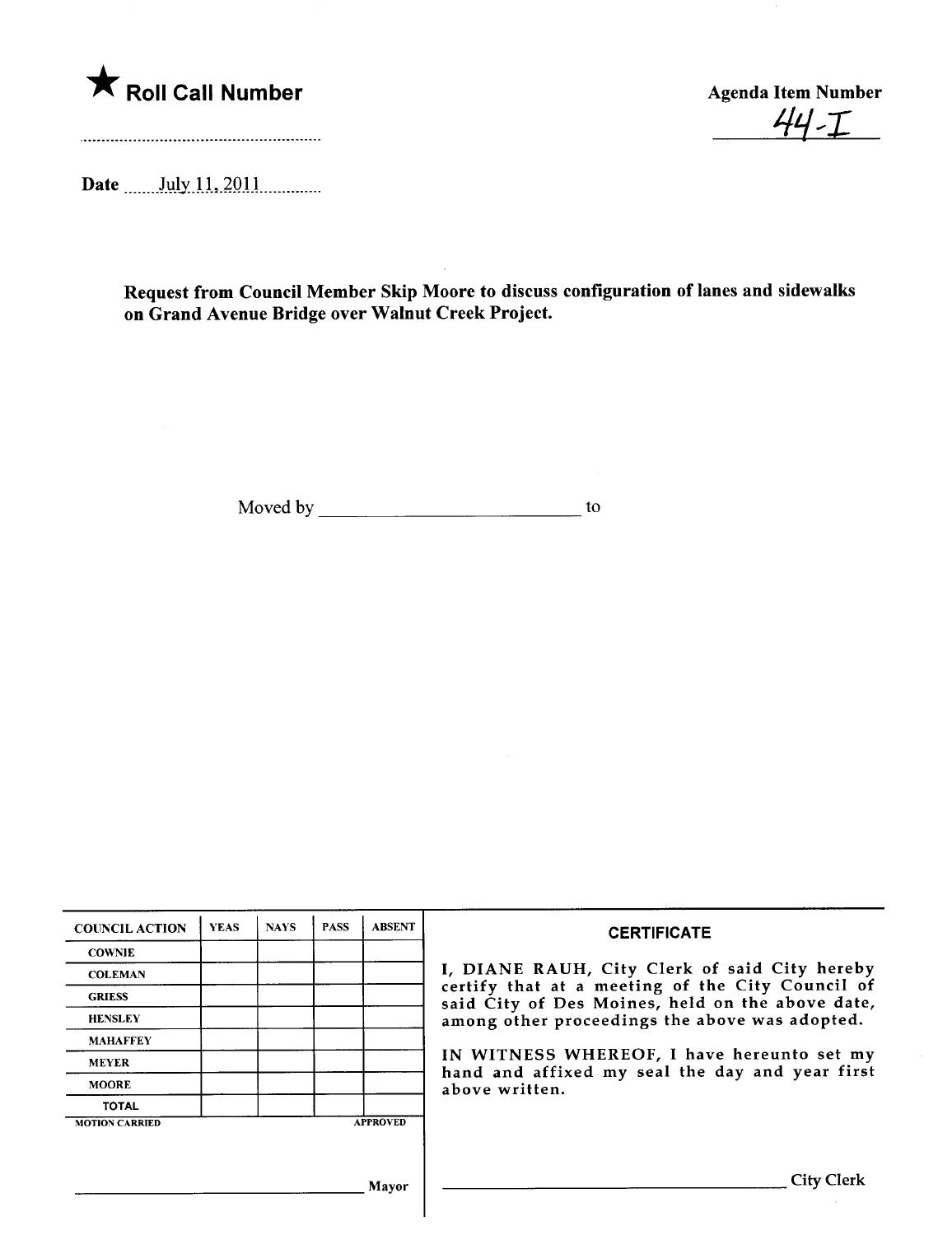

July 10, 2011

Honorable Mayor Frank Cownie Des Moines City Council Members

The Waterbury Neighborhood Association (WNA) appreciates this opportunity to provide comments on the Grand Avenue Bridge at  $63^{rd}$  Street widening plan (Bridge Project) scheduled for 2012. WNA supports the replacement of the bridge and appreciates the City's willingness to work with neighborhoods to address our various concerns regarding both bridge design and detour routes during the construction phase.  $44 - 1$ 

WNA's primary concern is with the design of the bridge itself. We were informed at a May, 2011 meeting with City of Des Moines engineering staff that the Bridge Project would not allow for a sidewalk on the north side of Grand. A number of neighbors attending the meeting expressed concern with this and asked the City to reconsider.

As background, City staff indicated the degree of bridge widening is limited due to the location of the floodwalls to the north and west of the bridge and that the addition of a north sidewalk would prevent the addition of a second south turn lane from Grand onto 63rd Street. WNA Board members attending the May meeting questioned ths conclusion, pointing out that the newly proposed vehicle lanes are  $11'$  &  $12'$  wide compared to the existing lanes that are 9 to 10' wide. Attendees asked that City staff consider borrowing enough space from the 11' and 12' lanes and the proposed walkway on the south side of Grand to also make room for a north-side walkway. Such a compromise would stil allow for improved vehicle lane width but also include a much needed sidewalk on the north side.

The WNA understads there is limited space to work with on this project, but believe every possible avenue should be explored to maintainig a sidewalk on the north side of Grand and still allow for a double south turn lane from Grand onto 63<sup>rd</sup> Street. This should include, if necessary, obtaining variances from DOT or other lane-width guidelines or restrictions.

In reaching this conclusion, the WNA considered the following:

- 1. Once completed, the Grand Bridge project will need to satisfy the needs of Des Moines residents for a very long time - possibly 100 years or more. During that time it must satisfy the needs of pedestrians and bikers, as well as motorized vehicles.
- 2. The City of Des Moines has wisely embraced the concept of "Complete Streets". The focus of the Complete Streets concept is on transportation planning and